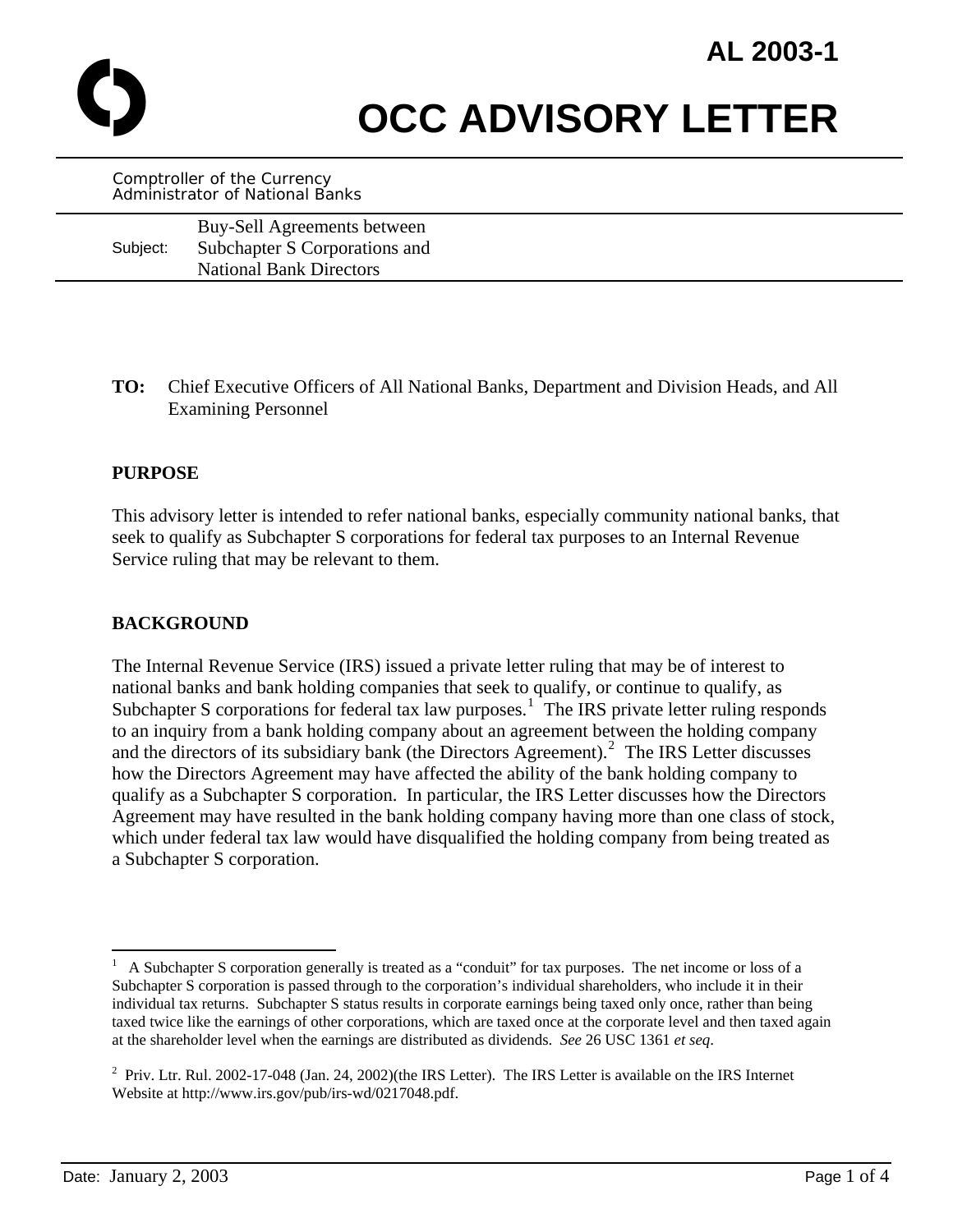# **DISCUSSION**

The IRS Letter is of particular interest to community national banks and their holding companies. These entities often seek Subchapter S status and could have buy-sell agreements similar to the Directors Agreement. Under 12 USC 72, directors of national banks must own "qualifying" shares. This statutory qualifying share requirement is designed to ensure that national bank directors will have sufficient interest in their bank to induce them to be vigilant in protecting the bank's interests.

Under section 72, a national bank director generally must own a qualifying equity interest of \$1,000 in the stock of a national bank or its holding company. In an interpretive ruling, the OCC has stated that the qualifying equity interest may include common or preferred stock that has an aggregate par value of \$1,000, an aggregate shareholders' equity of \$1,000, or an aggregate fair market value of \$1,000. The value of the qualifying interest is determined as of the date purchased or the date on which a person became a director, whichever value is greater. $3$  The OCC also has endorsed legislation that would amend section 72 to enable the OCC to allow a national bank director to satisfy the qualifying share requirement by holding a subordinated debt instrument that would not be treated as a separate class of stock for Subchapter S purposes.<sup>[4](#page-1-1)</sup>

Under Subchapter S, a small business corporation can have no more than 7[5](#page-1-2) shareholders.<sup>5</sup> In order to limit the total number of shareholders to no more than 75, qualifying shares sometimes are subject to buy-sell agreements that require a director to sell back the shares on specified terms upon ceasing to be a director. These agreements sometimes also provide that all dividends and other distributions from qualifying shares received by the director will be returned. These agreements and similar arrangements involving qualifying shares may, depending on their specific terms, affect the ability of a national bank or its holding company to qualify as a Subchapter S corporation. National banks and their holding companies that have elected Subchapter S treatment, therefore, should review their qualifying share arrangements for compliance with all applicable IRS requirements.

<span id="page-1-0"></span> $\overline{a}$ 3 *See* 12 CFR 7.2005.

<span id="page-1-1"></span><sup>&</sup>lt;sup>4</sup> See Financial Services Regulatory Relief Act of 2002, H.R. 3951, 107<sup>th</sup> Cong. 101.

<span id="page-1-2"></span> $5 \, 26 \, \text{CFR} \, 1.1361 - 1 \, \text{(b)} \, \text{(1)} \, \text{(i)}$ .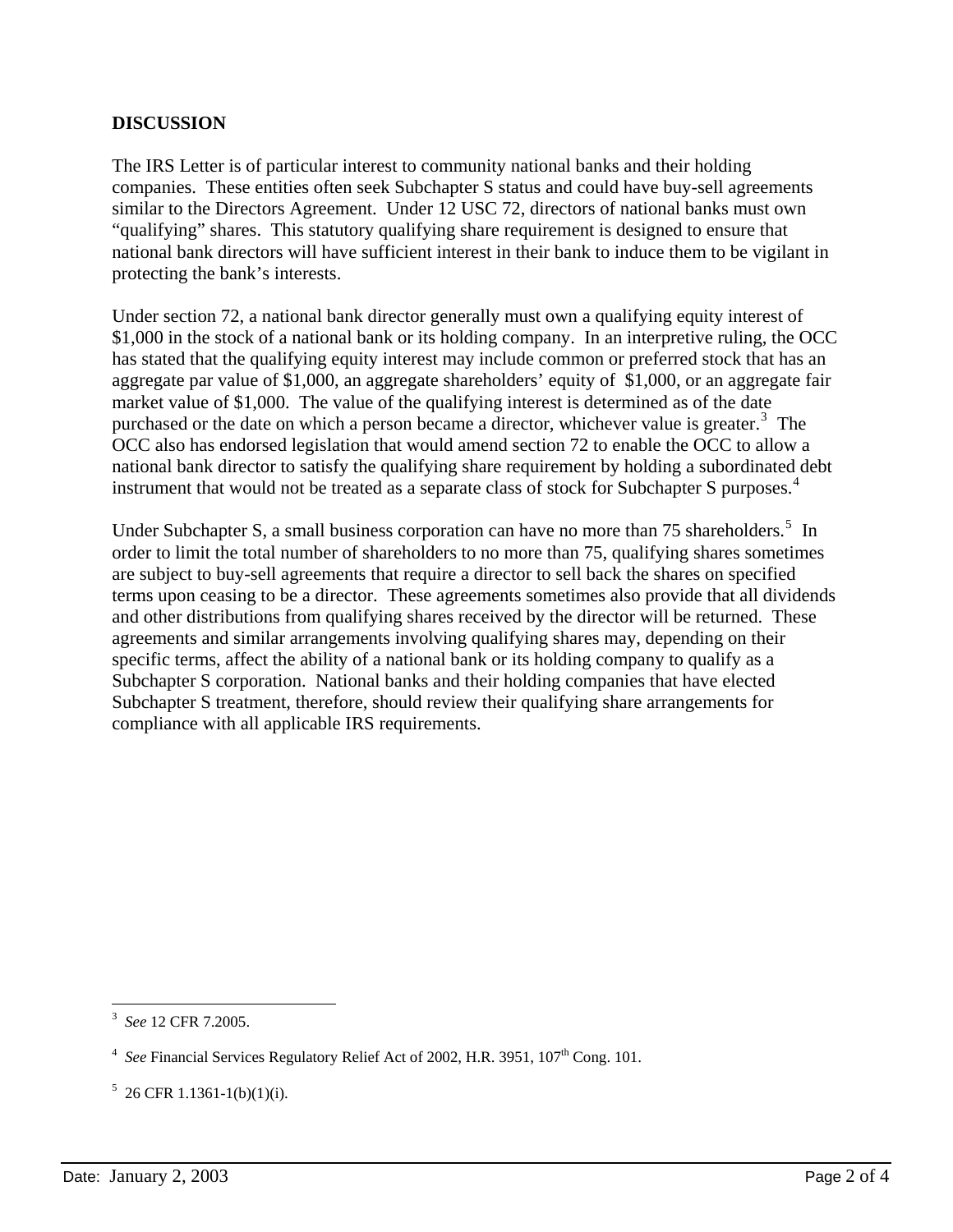# **General Description of Relevant IRS Regulations**

Under Subchapter S of the IRS Code, $6$  a corporation may have only one class of stock outstanding.<sup>[7](#page-2-1)</sup> A Subchapter S corporation is treated as having only one class of stock outstanding if all the shares confer identical rights to distribution and liquidation proceeds.<sup>[8](#page-2-2)</sup> A bona fide buy-sell agreement is generally disregarded for purposes of determining whether a corporation's outstanding shares confer identical rights to distribution and liquidation proceeds. However, the buy-sell agreement is not disregarded if, among other things, the agreement establishes a purchase price that, at the time the agreement is entered into, significantly deviates from the fair market value of the stock. As indicated in the IRS Letter, buy-sell agreements "that provide for the purchase or redemption of stock at book value or at a price between fair market value and book value are not considered to establish a purchase price that is significantly in excess or below the fair market value."<sup>[9](#page-2-3)</sup>

### **Facts of the IRS Letter**

As indicated above, the IRS Letter involved a bank holding company that sold shares of its stock to the directors of its subsidiary bank subject to a buy-sell agreement.<sup>[10](#page-2-4)</sup> The Directors Agreement provided that each director of the national bank would sell his or her shares back to the holding company for the same price for which the director had purchased the shares upon the director ceasing to hold the office of director. The Directors Agreement also provided that each director would assign to the holding company all dividends and other distributions on the shares. Sometime after putting in place the Directors Agreement, the holding company became concerned that the terms of the agreement may have inadvertently resulted in the creation of a second class of stock that would disqualify the holding company for Subchapter S treatment. The holding company, therefore, amended the Directors Agreement to: (1) provide that the bank holding company would repurchase the shares at their fair market value and (2) eliminate the requirement that the directors assign dividends and distributions back to the bank holding company. The IRS Letter indicates that the amended Directors Agreement did not create a second class of stock.

<span id="page-2-2"></span> $8\,$  26 CFR 1.1361-1(l)(1).

<span id="page-2-0"></span> 6 26 USC 1361 *et seq*.

<span id="page-2-1"></span> $7^{7}$  26 USC 1361(b)(1)(D).

<span id="page-2-3"></span><sup>&</sup>lt;sup>9</sup> IRS Letter (citing 26 CFR 1.1361-1(l)(2)(iii)).

<span id="page-2-4"></span> $10$  The IRS Letter also is relevant to situations involving a national bank that does not have a holding company. Such a bank could also seek to qualify for Subchapter S treatment and have a qualifying share arrangement similar to the one described in the IRS Letter.